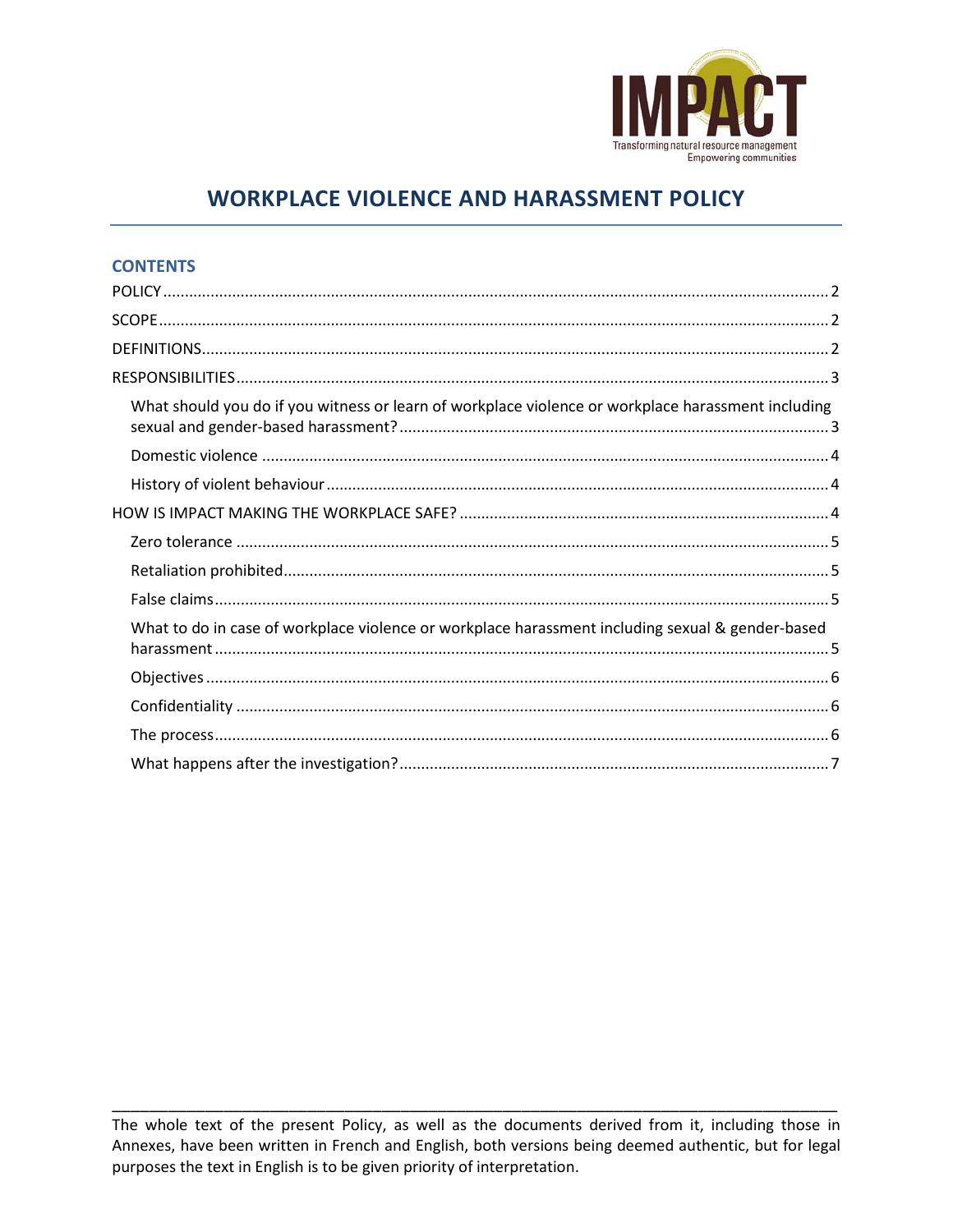## <span id="page-1-0"></span>**POLICY**

The objective of IMPACT is to comply with occupational health and safety legislation to maintain a safe workplace<sup>[1](#page-1-3)</sup> and a pleasant working environment for all employees be they based in Canada or abroad. IMPACT does not tolerate any type of workplace violence or workplace harassment including sexual and gender-based harassment committed by or against employees.

To ensure a safe and pleasant workplace and to reduce the risk of workplace violence and workplace harassment in the workplace, all employees should review and understand all provisions of this Workplace Violence and Workplace Harassment Policy.

## <span id="page-1-1"></span>**SCOPE**

This policy applies to all employees (full time, part time and contract), consultants, interns and volunteers of IMPACT (collectively, "IMPACT Staff") as well as to the members of IMPACT's Board of Directors.

## <span id="page-1-2"></span>**DEFINITIONS**

"Workplace violence" means:

- a) the exercise of physical force by a person against a worker, in a workplace, that causes or could cause physical injury to the worker;
- b) an attempt to exercise physical force against a worker, in a workplace, that could cause physical injury to the worker;
- c) a statement or behaviour that it is reasonable for a worker to interpret as a threat to exercise physical force against the worker, in a workplace, that could cause physical injury to the worker.

"Workplace harassment" means engaging in a course of vexatious comment or conduct against a worker in a workplace that is known or ought reasonably to be known to be unwelcome.

Workplace harassment generally involves a course of conduct and a single incident is generally not sufficient to amount to workplace harassment. In addition, the conduct must be vexatious, meaning it must generally be without reasonable grounds and intended to annoy, harass or bother or to cause psychological distress to an individual. Performance management and work related feedback are not workplace harassment.

<span id="page-1-3"></span> $1$  IMPACT's workplace is not limited to an IMPACT office but rather applies to all areas and instances where IMPACT staff are working in an official capacity.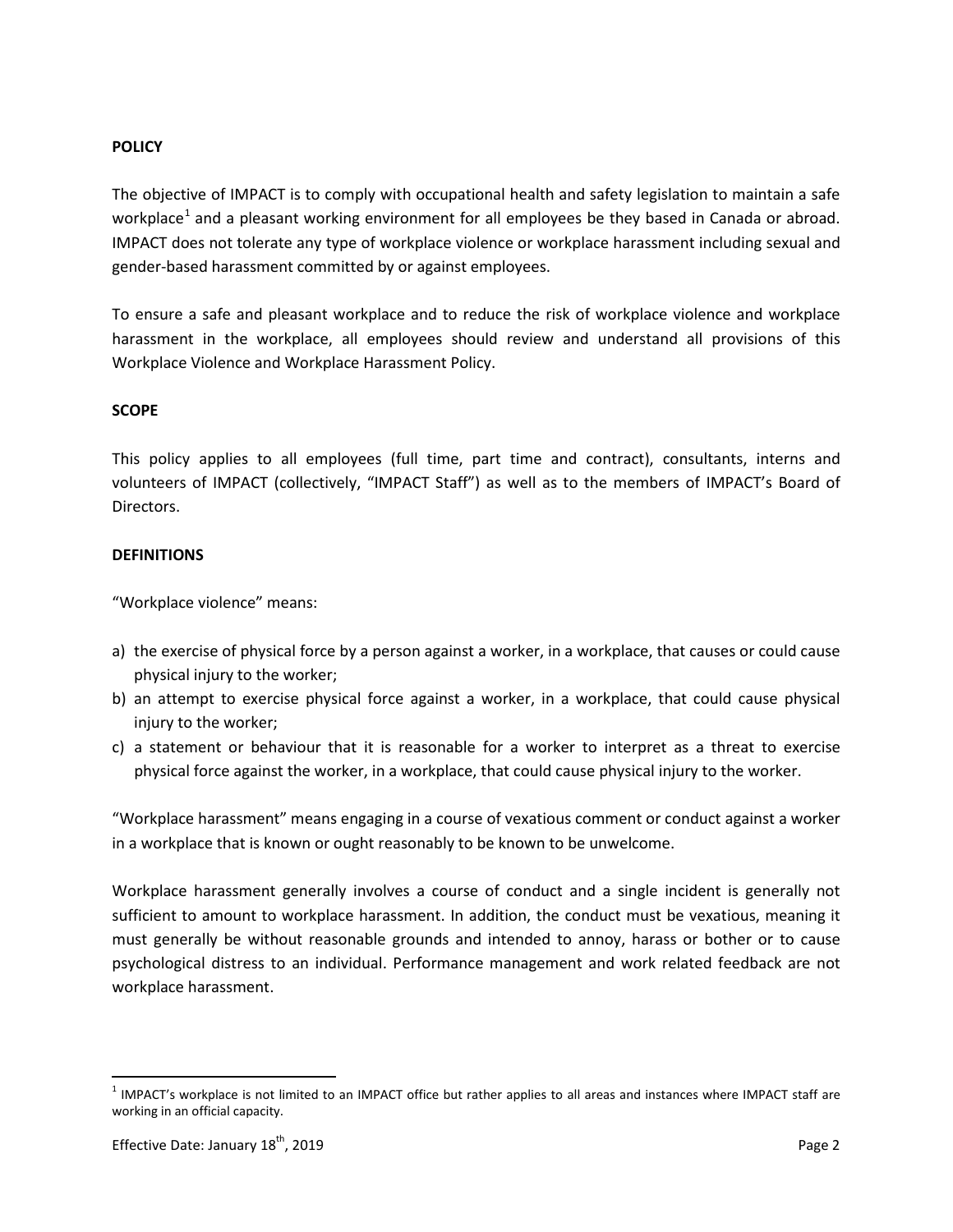All references to workplace harassment in the current policy include workplace sexual and gender-based harassment as defined below.

"Workplace sexual and gender-based harassment"<sup>[2](#page-2-2)</sup>: Section 10 of the Ontario Human Rights Code defines sexual harassment as "engaging in a course of vexatious comment or conduct that is known or ought to be known to be unwelcome." Using this definition, more than one event must take place for there to be a violation of the *Code*. However, depending on the circumstances, one incident could be significant or substantial enough to be sexual harassment.

"Gender-based harassment" is one type of sexual harassment. Gender-based harassment is "any behaviour that polices and reinforces traditional heterosexual gender norms"<sup>[3](#page-2-3)</sup>. It is often used to get people to follow traditional sex stereotypes (dominant males, subservient females). It is also used as a bullying tactic, often between members of the same sex. Unlike some other forms of sexual harassment, gender-based harassment is not generally motivated by sexual interest or intent. It is more often based on hostility and is often an attempt to make the target feel unwelcome in their environment.

Sexual harassment can include:

- sexual solicitation and advances (your supervisor asks for sex in exchange for a promotion)
- a poisoned environment<sup>[4](#page-2-4)</sup> (pornographic images in the workplace)
- gender-based harassment (targeting someone for not following sex-role stereotypes)
- violence (if inappropriate sexual behaviour is not dealt with, it may move to more serious forms, including sexual assault and other violence).

## <span id="page-2-0"></span>**RESPONSIBILITIES**

# <span id="page-2-1"></span>**What should you do if you witness or learn of workplace violence or workplace harassment including sexual and gender-based harassment?**

- In the event of an emergency, contact the police.
- Take all necessary and reasonable steps to ensure your own safety and the safety of others.
- Report the workplace harassment to your direct supervisor or the Executive Director. All IMPACT staff acting in a supervisory capacity are responsible for ensuring a respectful workplace that is healthy and safe by applying and complying with all IMPACT policies, procedures, and work environment arrangements that serve to prevent workplace violence or workplace harassment including sexual gender-based harassment. If an IMPACT staff's complaint involves a member of the Board, the incident should be reported to the Executive Director or to a member of the Executive

<span id="page-2-3"></span><span id="page-2-2"></span><sup>&</sup>lt;sup>2</sup> For more information, see: http://www.ohrc.on.ca/en/policy-preventing-sexual-and-gender-based-harassment-0<br><sup>3</sup> Elizabeth J. Meyer, "Gendered Harassment in Secondary Schools: Understanding Teachers' (Non) Interventions

<span id="page-2-4"></span>*Education*, Vol. 20, No. 6, November 2008, 555 at 555.<br><sup>4</sup> "A poisoned environment is a form of discrimination and can arise from even a single incident. It may be created by the comments or actions of any person, regardless of his or her status. The comments or conduct do not have to be directed at a particular individual." Ontario Human Rights Commission [http://www.ohrc.on.ca/en/policy-discrimination-against-older](http://www.ohrc.on.ca/en/policy-discrimination-against-older-people-because-age/8-harassmentpoisoned-environment)[people-because-age/8-harassmentpoisoned-environment](http://www.ohrc.on.ca/en/policy-discrimination-against-older-people-because-age/8-harassmentpoisoned-environment)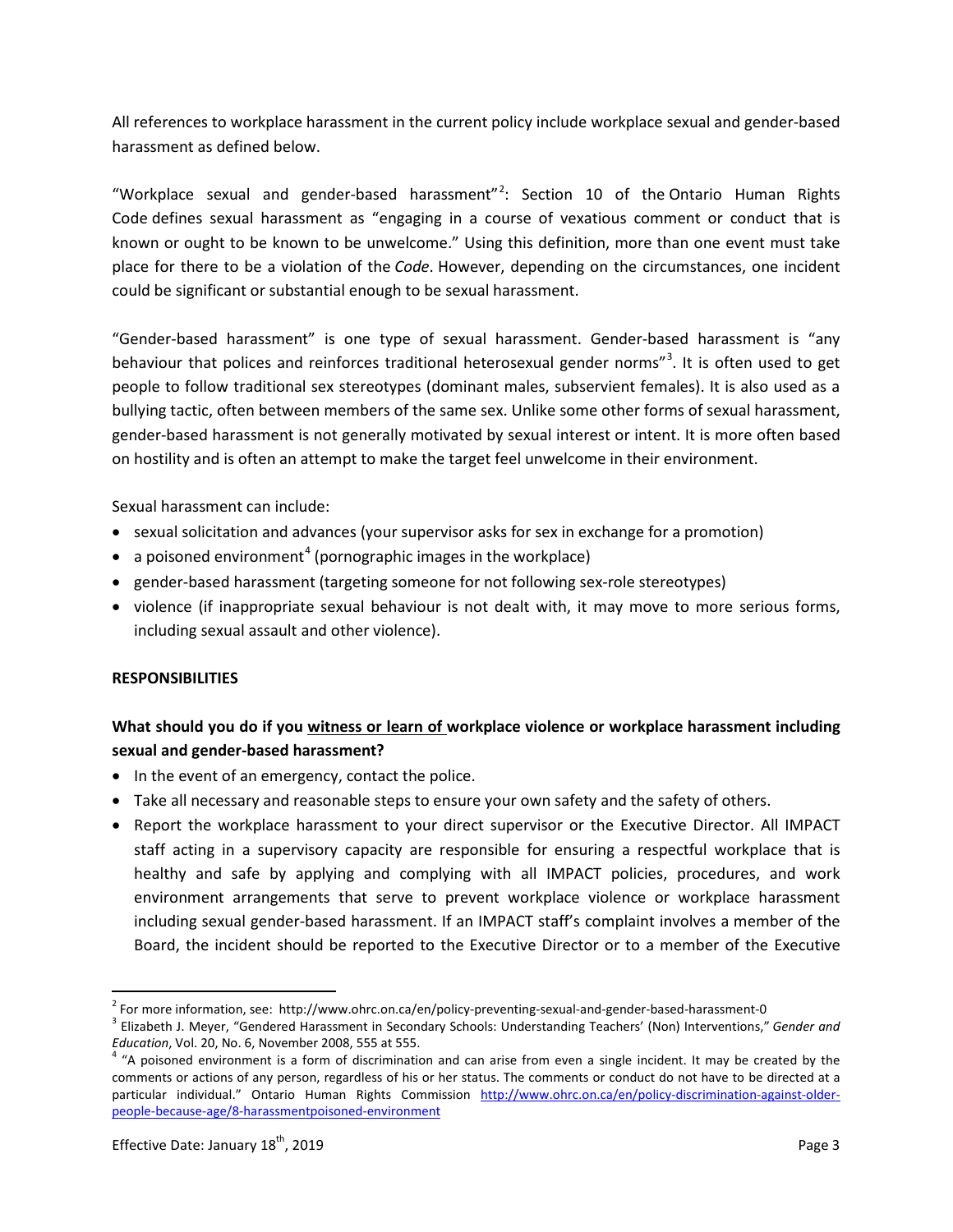Committee of the Board. If a complaint involves the Executive Director, the incident should be reported to an IMPACT Director who will communicate with a member of the Executive Committee of the Board. IMPACT will actively intervene at any indication of a possibly hostile or violent situation. This intervention may include calling the police.

To maintain a respectful work environment, all IMPACT staff are required to:

- refrain from engaging in discriminatory, bullying and/or harassing behaviours;
- report all instances of discrimination, harassment and bullying in the workplace, whether they are the target or a witness of such an incident including sexual gender-based harassment
- refrain from making false, vexatious or unsubstantiated allegations about discrimination, harassment or bullying including sexual gender-based harassment;
- comply with IMPACT policies and procedures; and
- attend training sessions as required to better understand their rights and obligations under this policy.

## <span id="page-3-0"></span>**Domestic violence**

IMPACT staff are encouraged to advise their direct supervisor or the Executive Director of an issue in the employee's non-work life that might impact on the safety of the employee or a co-worker at the workplace.

If IMPACT is aware that domestic violence is likely to expose an employee or co-worker to workplace violence every reasonable precaution reasonable in the circumstance will be implemented to protect the employees at the workplace.

## <span id="page-3-1"></span>**History of violent behaviour**

If IMPACT is aware that a person with a history of violent behaviour is likely to expose IMPACT staff to workplace violence, every precaution reasonable in the circumstance will be implemented to protect IMPACT staff at the workplace.

## <span id="page-3-2"></span>**HOW IS IMPACT MAKING THE WORKPLACE SAFE?**

IMPACT has developed and maintains a programme to implement this policy. In particular, IMPACT periodically assesses the risks of workplace violence that may arise given the nature of the workplace, the type of work performed and the conditions under which work is performed.

IMPACT will reassess the risks of workplace violence as often as is necessary to ensure that this policy continues to protect IMPACT staff from workplace violence.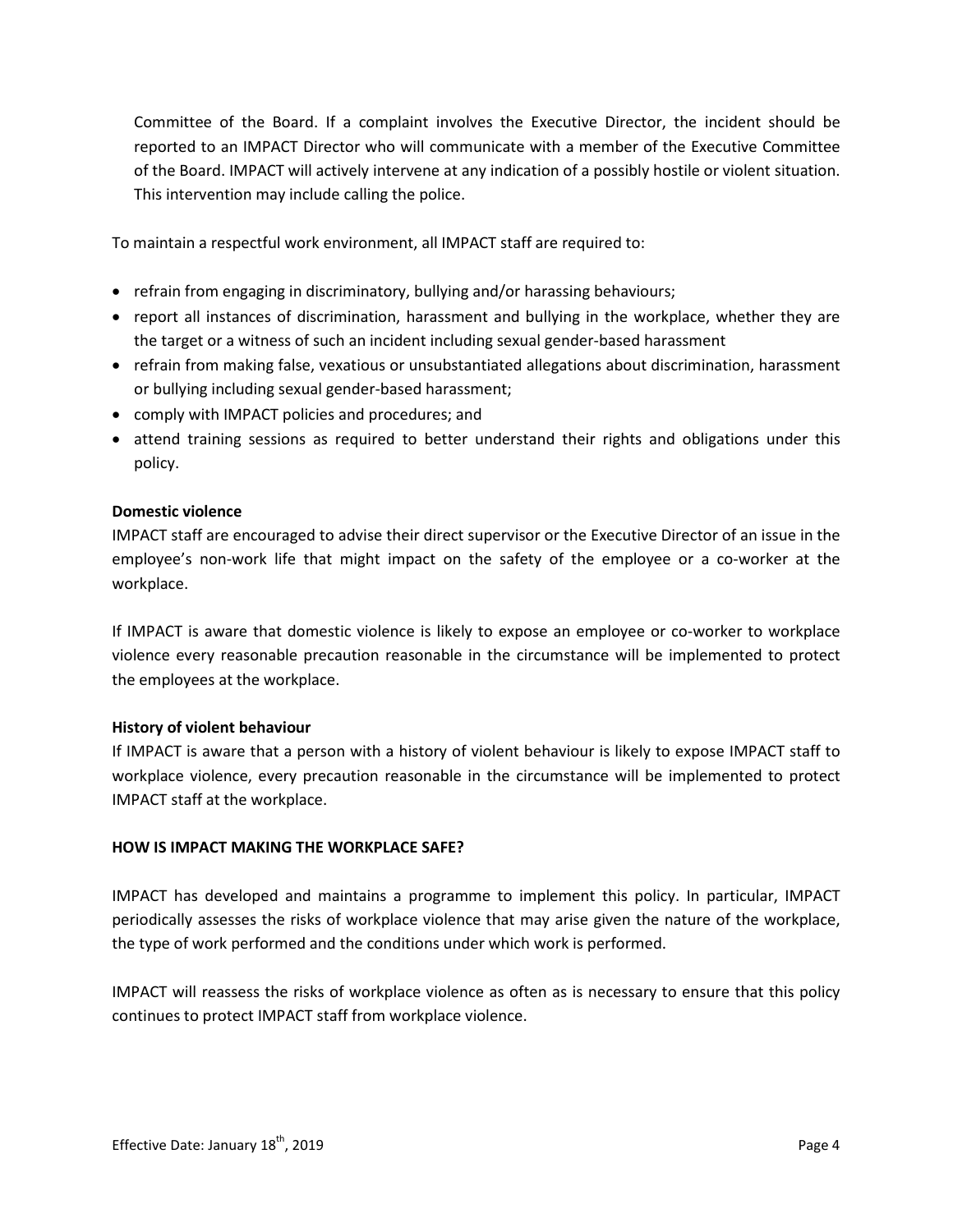#### <span id="page-4-0"></span>**Zero tolerance**

IMPACT has zero tolerance towards workplace violence or workplace harassment including sexual gender-based harassment. IMPACT staff who engage in workplace violence or workplace harassment including sexual gender-based harassment are in violation of this policy and will be subject to corrective action, as set out below.

#### <span id="page-4-1"></span>**Retaliation prohibited**

IMPACT prohibits retaliation against any person who reports workplace violence or workplace harassment including sexual and gender-based harassment, or participates in an investigation of such complaints. Retaliation against a person for reporting workplace violence or workplace harassment, or for participating in an investigation of a complaint is a serious violation of this policy and, like workplace violence or workplace harassment, will be subject to corrective action, as set out below.

#### <span id="page-4-2"></span>**False claims**

Complainants who intentionally make false, vexatious or unsubstantiated allegations of workplace violence or workplace harassment including sexual gender-based harassment will be subject to discipline up to and including dismissal and will be held financially responsible for the costs of the investigation.

# <span id="page-4-3"></span>**What to do in case of workplace violence or workplace harassment including sexual & gender-based harassment**

If possible and reasonable in the circumstances, IMPACT encourages IMPACT staff to address any conduct that they consider to be inappropriate or unwelcome in an informal manner by advising the individual of the concern and asking them to stop.

If an IMPACT staff member feels that they have been the victim of workplace violence or workplace harassment including sexual gender-based harassment, or an IMPACT staff member witnesses conduct that they believe is workplace violence or workplace harassment including sexual gender-based harassment, the IMPACT staff member must report this to their direct supervisor, or the Executive Director. If the complaint involves a member of the Board, the incident should be reported to the Executive Director or to a member of the Executive Committee of the Board. If a complaint involves the Executive Director, the incident should be reported to an IMPACT Director who will communicate with a member of the Executive Committee of the Board. The IMPACT staff member should include the following information in their report:

- Name(s) of the individual(s) involved
- Name(s) of any witness(es) to the incident(s)
- Location, date and time of the incident(s)
- Details about the incident(s) (for example, a description of the behaviour or the words used)
- Details of your response to the incident(s) (for example, what was said to the person at the time the conduct occurred)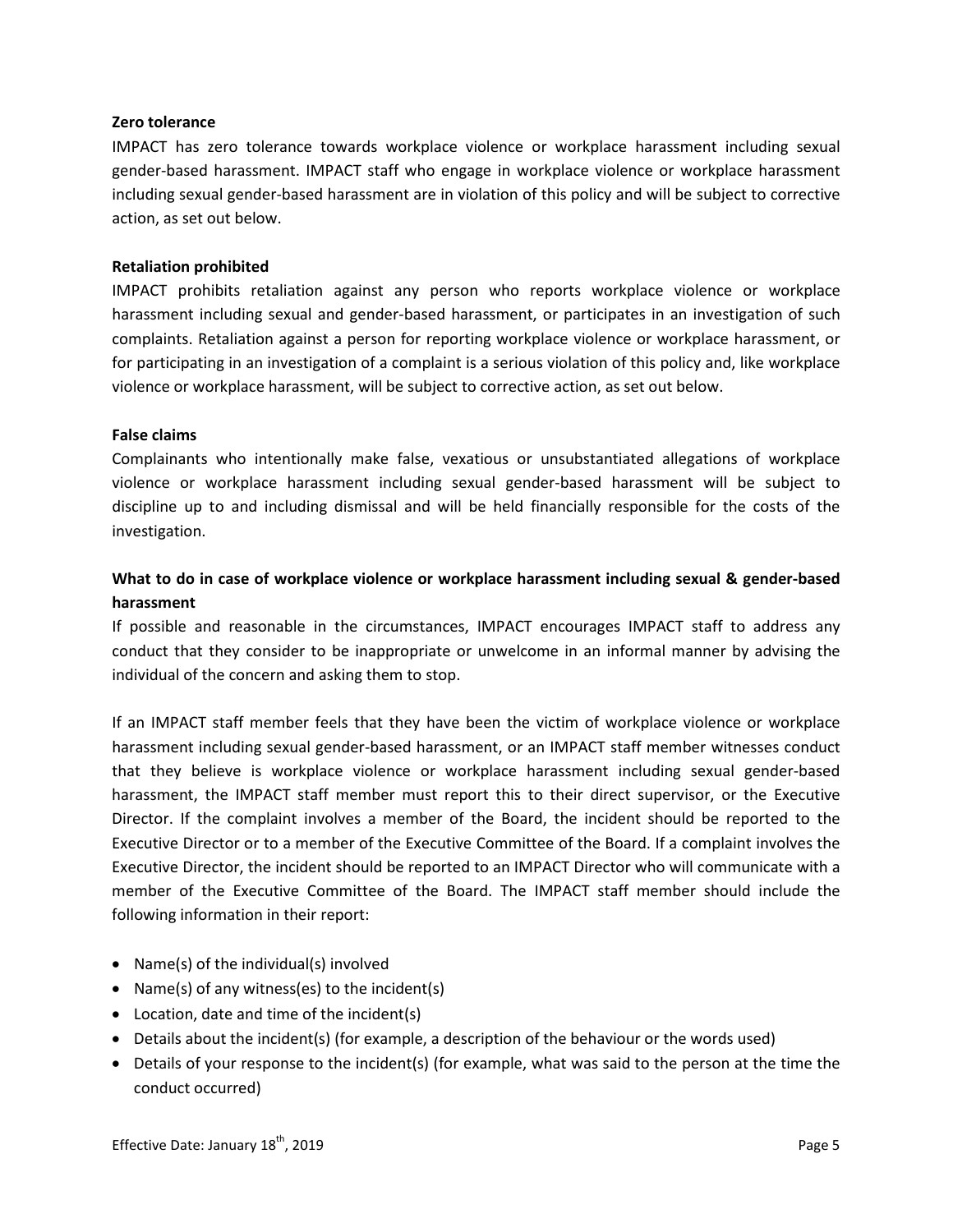• Any additional details that would help with an investigation

All complaints of workplace violence or workplace harassment will be treated seriously and addressed promptly.

#### <span id="page-5-0"></span>**Objectives**

IMPACT will take steps to ensure that investigations are:

- dealt with promptly and diligently, and as thoroughly as is necessary in the circumstances;
- fair and impartial;
- sensitive to the interests of all parties involved; and
- focused on finding facts and evidence.

#### <span id="page-5-1"></span>**Confidentiality**

While steps will be taken to preserve the confidentiality of the complaint to the extent possible, the complainant should understand that details of the complaint may need to be shared in the investigation process. Information will only be shared as necessary to facilitate the investigation process.

The complainant is also obligated to keep the complaint, and the process, confidential, except as necessary to facilitate the investigation process. Further, the respondent and potential witnesses will be given enough information as necessary to respond to the complaint.

#### <span id="page-5-2"></span>**The process**

IMPACT will tailor the nature of the investigative process to the particular circumstances of each case. However, the investigation may include:

- interviewing the complainant and the respondent
- interviewing any witnesses to the conduct
- gathering and reviewing any relevant documents, telephone, voicemail, data, text messages and any other electronic record including written statements, notes, emails and pictures
- making findings of fact and conclusions
- communicating the findings and conclusions to the parties involved, as appropriate
- determining the appropriate follow up action

All IMPACT staff, including the complainant and respondent, are expected to fully cooperate with the investigation process. This may include providing information in an interview, submitting a written statement, and/or disclosing emails or documents. Regardless of the nature of their involvement in the investigation, IMPACT staff must be honest, candid and forthright.

In IMPACT's experience, the process for investigating complaints may range from a very informal process where a few words are all that is needed to resolve the matter to a formal process involving